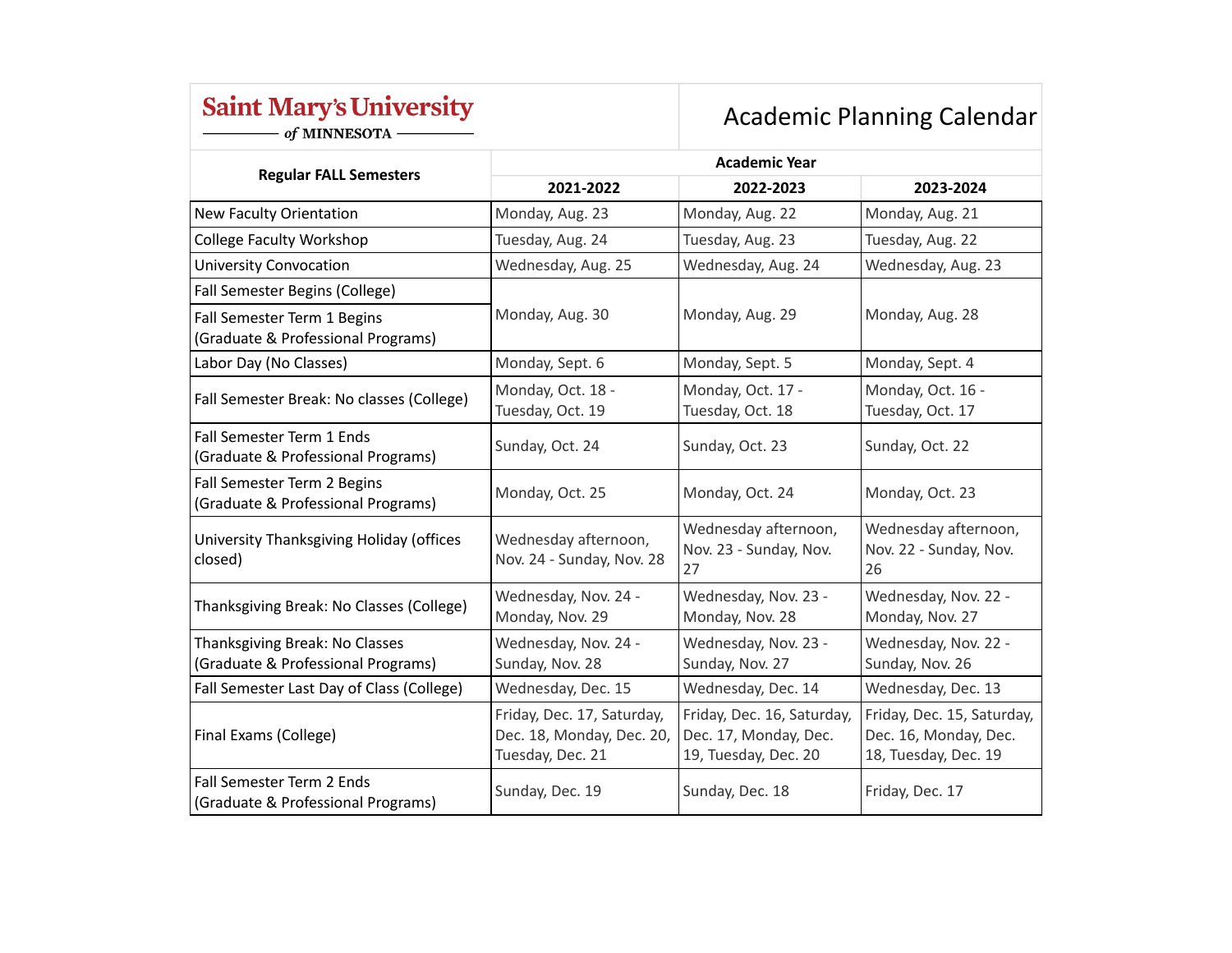| University Christmas Holiday<br>(Offices Closed)                        | Friday, Dec. 24, Monday,<br>Dec. 27 - Tuesday, Dec. 28                     | Monday, Dec. 26 -<br>Wednesday, Dec. 28                                               | Friday, Dec. 22, Monday,<br>Dec. 25 - Tuesday, Dec.<br>26                       |  |
|-------------------------------------------------------------------------|----------------------------------------------------------------------------|---------------------------------------------------------------------------------------|---------------------------------------------------------------------------------|--|
| University New Year Holiday<br>(Offices Closed)                         | Friday, Dec. 31,<br>Monday, Jan. 3                                         | Thursday, Dec. 29 -<br>Friday, Dec. 30                                                | Friday, Dec 29,<br>Monday, Jan. 1                                               |  |
|                                                                         | <b>Academic Year</b>                                                       |                                                                                       |                                                                                 |  |
| <b>Regular SPRING Semesters</b>                                         | 2021-2022                                                                  | 2022-2023                                                                             | 2023-2024                                                                       |  |
| <b>Faculty Advance Day</b>                                              | Friday, Jan. 14                                                            | Friday, Jan. 6                                                                        | Friday, Jan. 5                                                                  |  |
| Spring Semester Term 1 Begins<br>(Graduate & Professional Programs)     | Monday, Jan. 3                                                             | Monday, Jan. 2                                                                        | Monday, Jan. 8                                                                  |  |
| Spring Semester Begins (College)                                        | Tuesday, Jan. 18                                                           | Monday, Jan. 9                                                                        | Monday, Jan. 8                                                                  |  |
| Martin Luther King Jr., Holiday<br>No Classes                           | Monday, Jan. 17                                                            | Monday, Jan. 16                                                                       | Monday, Jan. 15                                                                 |  |
| Minneapolis Commencement<br>(Graduate & Professional Programs)          | Saturday, Jan. 22                                                          | Saturday, Jan. 21                                                                     | To be determined                                                                |  |
| Spring Semester Term 1 Ends<br>(Graduate & Professional Programs)       | Sunday, Feb. 27                                                            | Sunday, Feb. 26                                                                       | Sunday, Mar. 3                                                                  |  |
| Spring Semester Term 2 Begins<br>(Graduate & Professional Programs)     | Monday, Feb. 28                                                            | Monday, Feb. 27                                                                       | Monday, Mar. 4                                                                  |  |
| Spring Break: No Classes (College)                                      | Saturday, Feb. 26 -<br>Sunday, Mar. 6                                      | Saturday, Feb. 25 -<br>Sunday, Mar. 5                                                 | Saturday, Mar. 2 -<br>Sunday, Mar. 10                                           |  |
| Easter Break: No Classes (College,<br>Graduate & Professional Programs) | Thursday, Apr. 14 -<br>Monday, Apr. 18                                     | Thursday, Apr. 6 -<br>Monday, Apr. 10                                                 | Thursday, Mar. 28 -<br>Monday, Apr. 1                                           |  |
| University Holiday<br>(Offices Closed)                                  | Friday, Apr. 15 -<br>Monday, Apr. 18                                       | Friday, Apr. 7<br>Monday, Apr. 10                                                     | Friday, Mar. 29,<br>Monday, Apr. 1                                              |  |
| Spring Semester Term 2 Ends<br>(Graduate & Professional Programs)       | Sunday, Apr. 24                                                            | Sunday, Apr. 23                                                                       | Sunday, Apr. 28                                                                 |  |
| Spring Semester Last Day of Class (College)                             | Wednesday, Apr. 27                                                         | Friday, April 21                                                                      | Friday, April 26                                                                |  |
| <b>Final Examinations</b><br>(College)                                  | Friday, Apr. 29,<br>Saturday, Apr. 30,<br>Monday, May 2,<br>Tuesday, May 3 | Monday, April 24,<br>Tuesday, April 25,<br>Wednesday, April 26,<br>Thursday, April 27 | Monday, April 29,<br>Tuesday, April 30,<br>Wednesday, May 1,<br>Thursday, May 2 |  |
| Winona Commencement (College)                                           | Saturday, May 7                                                            | Saturday, April 29                                                                    | Saturday, May 4                                                                 |  |